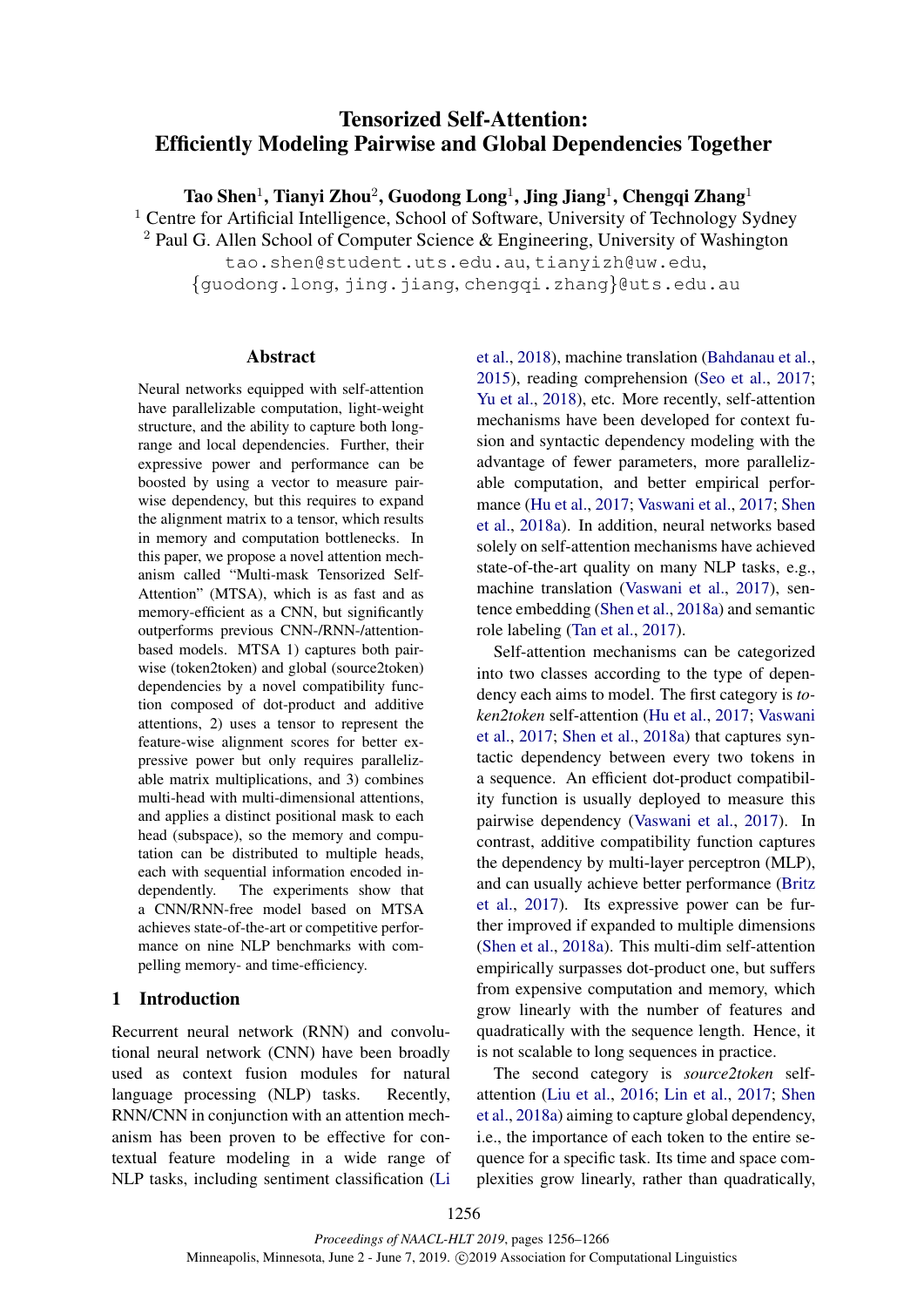

Figure 1: (a) Memory consumption and (b) time cost *vs.* sequence length on synthetic data; (c) memory load  $(x$ -axis), inference time on dev set  $(y$ -axis) and test accuracy on the SNLI dataset.

with the sequence length. Hence, it is empirically efficient in terms of memory and computation even if expanded to multiple dimensions, i.e., using a vector of feature-wise scores instead of a scalar for the global dependency. But, it is hard to reach state-of-the-art performance on NLP tasks due to the lack of pairwise and local dependencies.

In this paper, we propose a novel attention mechanism called multi-mask tensorized self-attention (MTSA), for context fusion. In MTSA, 1) the pairwise dependency is captured by an efficient dot-product based token2token selfattention, while the global dependency is modeled by a feature-wise multi-dim source2token selfattention, so they can work jointly to encode rich contextual features; 2) self-attention alignment scores are tensorized for more expressive power in that each pair of tokens has one score for each feature, but no tensor computation is required other than simple and efficient matrix multiplications when implemented; 3) the tensors above are computed in multiple subspaces (i.e., in a multi-head fashion) rather than in the original input space, so the required memory and computation can be distributed to multiple subspaces; and 4) a distinct positional mask is applied to each head in order to encode rich structural information such as the sequential order and relative position of tokens.

In the experiments, we build CNN/RNN-free neural networks based on MTSA for sentence embedding and sequence tagging tasks, including natural language inference, semantic role labeling, sentiment analysis, question-type classification, machine translation, etc. The results demonstrate that MTSA achieves state-of-the-art or competitive performance on nine benchmark datasets. To summarize the comparison of MTSA with recently popular models, we show the memory consumption and time cost *vs.* sequence length respectively in Figure  $1(a)$  and  $1(b)$  on synthetic data (batch size of 64 and feature channels of 300). On the SNLI (Bowman et al., 2015), a public dataset for language inference, as shown in Figure  $1(c)$ , MTSA achieves the best result but is as fast and as memory-efficient as the CNNs (all baselines and the benchmark are detailed in Section 4).

Notations: 1) lowercase denotes a vector; 2) bold lowercase denotes a sequence of vectors (stored as a matrix); and 3) uppercase denotes a matrix or tensor.

# 2 Background

## 2.1 Attention Mechanism

Given an input sequence of token embeddings or memory slots  $\boldsymbol{x} = [x_1, \dots, x_n] \in \mathbb{R}^{d_e \times n}$ , and a vector representation of a query  $q \in \mathbb{R}^{d_q}$ , attention mechanism (Bahdanau et al., 2015; Luong et al., 2015) computes an alignment score between each token  $x_i$  and q by a compatibility function  $f(x_i, q)$ , which aims to measure the dependency/relevance between  $x_i$  and  $q$ , or the attention of  $q$  to  $x_i$ , w.r.t. a given task. The scores are transformed into probabilities through a softmax function. These probabilities are then used as weights to sum all the tokens and generate a contextual embedding for  $q$ , i.e.,

$$
p(z|\boldsymbol{x}, q) = \text{softmax}(a), \ \ a = [f(x_i, q)]_{i=1}^n,
$$

$$
s = \sum_{i=1}^n p(z = i|\boldsymbol{x}, q) \cdot x_i = \mathbb{E}_{i \sim p(z|\boldsymbol{x}, q)}[x_i], \ \ (1)
$$

where  $a \in \mathbb{R}^n$  denotes the vector of n alignment scores,  $p(z|\mathbf{x}, q)$  is the categorical distribution for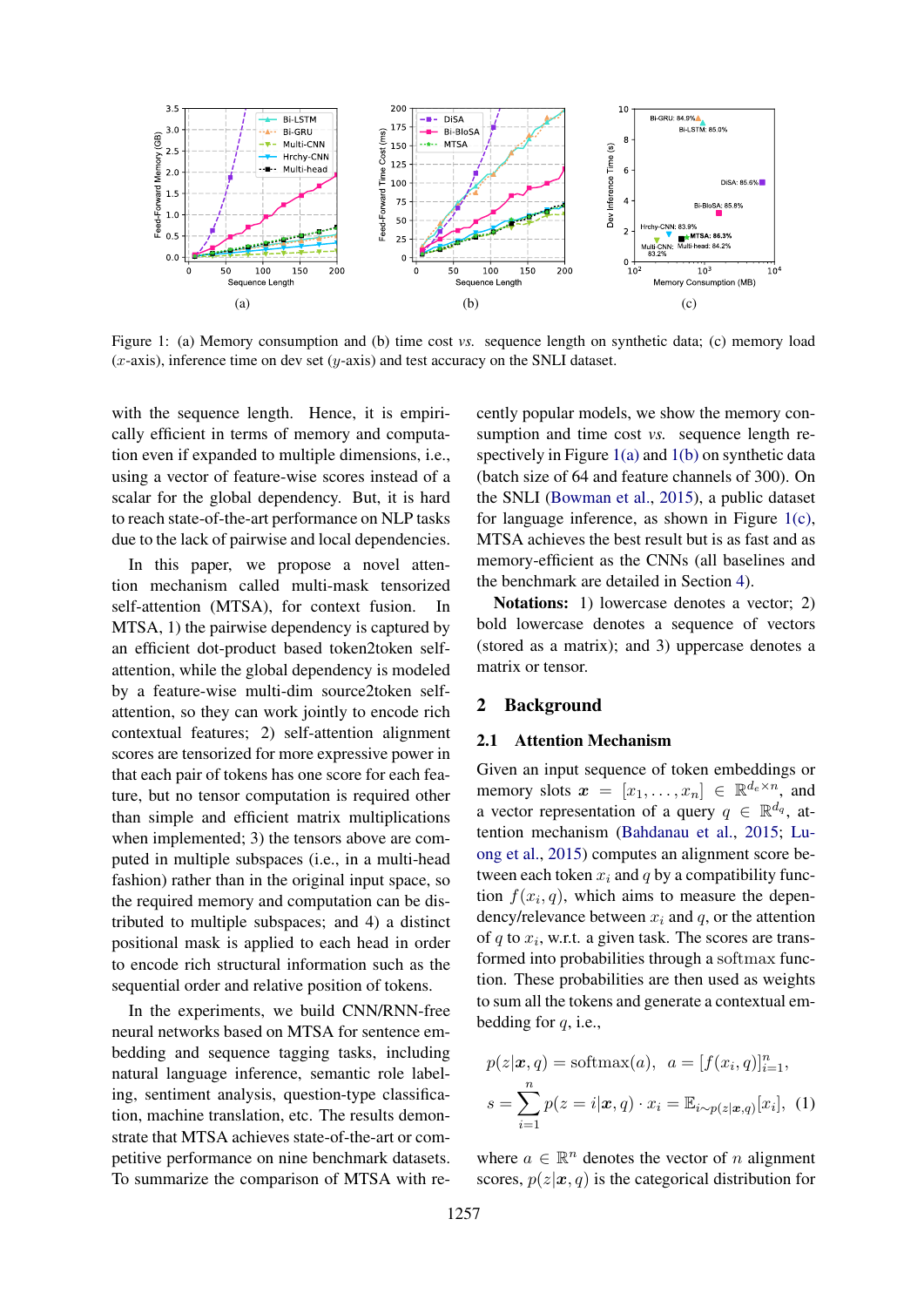attention probabilities, which is derived from applying softmax function to a. And,  $s \in \mathbb{R}^{d_e}$  is the output vector for the query  $q$ .

There are two major types of compatibility functions, leading to the two most frequently used attention mechanisms. The first one is dot-product or multiplicative compatibility function (Eq.(2)), which composes dot-product attention mechanism (Luong et al., 2015) using cosine similarity to model the dependencies. The other one is additive or multi-layer perceptron (MLP) compatibility function  $(Eq.(3))$  that results in **additive at**tention mechanism (Bahdanau et al., 2015) using MLP to model the dependencies.

$$
f(x_i, q) = \langle W^{(d1)} x_i, W^{(d2)} q \rangle,
$$
 (2)

$$
f(x_i, q) = w^T \sigma_a(W^{(a)}[x_i; q] + b^{(a)}) + b, \quad (3)
$$

where  $W^{(d1)} \in \mathbb{R}^{d_i \times d_e}$ ,  $W^{(d2)} \in \mathbb{R}^{d_i \times d_q}$ ,  $W^{(a)} \in$  $\mathbb{R}^{d_a \times (d_e + d_q)}, w \in \mathbb{R}^{d_a}$  are learnable parameters,  $\langle \cdot, \cdot \rangle$  denotes inner-product. Empirically, networks with additive attention usually outperform those with dot-product attention, but require more computation time and memory (Britz et al., 2017).

Multi-dim attention mechanism (Shen et al., 2018a) expands the alignment score in previous attention mechanisms to a vector for feature-wise scores, each computed on a feature dimension. It has greater capacity to model complex dependencies, and can handle context variation and polysemy problems harassing many NLP tasks. In particular, it replaces vector  $w^T \in \mathbb{R}^{1 \times d_a}$  in additive compatibility function  $(Eq.(3))$  with a matrix  $W$   $\in$   $\mathbb{R}^{d_e \times d_a}$ , and thus produces  $d_e$ scores to describe the attention of  $q$  to  $x_i$ .

## 2.2 Self-Attention Mechanism

Self-attention mechanism is a special case of attention mechanisms, where the query  $q$  stems from the input sequence itself. Self-attention mechanisms can be classified into token2token or source2token self-attention mechanism according to the type of dependency each aims to model.

A) Token2token self-attention mechanism (Vaswani et al., 2017; Shen et al., 2018a) aims at producing a context-aware representation for each token in light of its syntactic dependencies on other tokens from the same sequence. Two examples of token2token self-attention are 1) scaled dot-product self-attention which composes the multi-head self-attention (Vaswani et al.,

2017), and 2) masked self-attention used in directional self-attention (Shen et al., 2018a).

A.1) Scaled dot-product attention mechanism (Vaswani et al., 2017) in general form has three arguments: query tokens  $q \in \mathbb{R}^{d_i \times m}$ , key tokens  $\mathbf{k} \in \mathbb{R}^{d_i \times n}$  and value tokens  $\mathbf{v} \in \mathbb{R}^{d_h \times n}$ associated with the key tokens. It uses a scaled dot-product function to model the relationship between each query and key, and finally outputs a sequence  $\boldsymbol{s} = [s_1, \dots, s_m] \in \mathbb{R}^{d_h \times m}$  such that

$$
\boldsymbol{s}\!=\!\mathrm{sdpAttn}(\boldsymbol{q},\boldsymbol{k},\boldsymbol{v})\triangleq\boldsymbol{v}\,\mathrm{softmax}(\frac{\boldsymbol{q}^T\boldsymbol{k}}{\sqrt{d_q}})^T\ \ (4)
$$

A special case of this mechanism is that the three input arguments are derived from the same source, i.e.,  $q/k/v = f^{q/k/v}(x)$ , which can be referred to as a token2token self-attention, namely scaled dotproduct self-attention. As for multi-head attention mechanism, the input is projected into multiple subspaces, then parameter-untied scaled dotproduct attention is applied to the embeddings in each subspace. The results for multiple subspaces are concatenated to form the final output s, i.e.,

$$
\mathbf{s} = W^{(o)}[H_1; \dots; H_h],
$$
\nwhere  $H_c = \text{sdpAttn}(W_c^q \mathbf{q}, W_c^k \mathbf{k}, W_c^v \mathbf{v}).$ 

A.2) Masked self-attention mechanism (Shen et al., 2018a) uses multi-dim compatibility function to model the dependency between every two tokens in a sequence, and uses positional mask to encode sequential information. It overcomes inherent problem appearing in self-attention compared to RNNs on the lack of sequential information. Its compatibility function is defined as

$$
f(x_i, x_j) = c \cdot \tanh\{(W^{(m)}[x_i; x_j] + b^{(m)})/c\} + M_{i,j}
$$
\n(6)

where c is a constant scalar,  $W^{(m)} \in \mathbb{R}^{d_e \times 2d_e}$ is learnable weight matrix, and  $M$  is a positional mask with each entry  $M_{i,j} \in \{-\infty, 0\}$ . When  $M_{i,j} = -\infty$ , applying softmax function to the alignment scores results in a zero attention probability, which cuts off the attention of  $x_j$  to  $x_i$ . Hence, masked self-attention with an asymmetric mask, where  $M_{ij} \neq M_{ji}$ , can encode sequential or other structural information (Shen et al., 2018a; Im and Cho, 2017). To this end, two positional masks have been proposed to encode the forward and backward order information respectively, i.e.,

$$
M_{i,j}^{fw} = \begin{cases} 0, & i < j \\ -\infty, \text{otherwise} \end{cases} \quad M_{i,j}^{bw} = \begin{cases} 0, & i > j \\ -\infty, \text{otherwise} \end{cases}
$$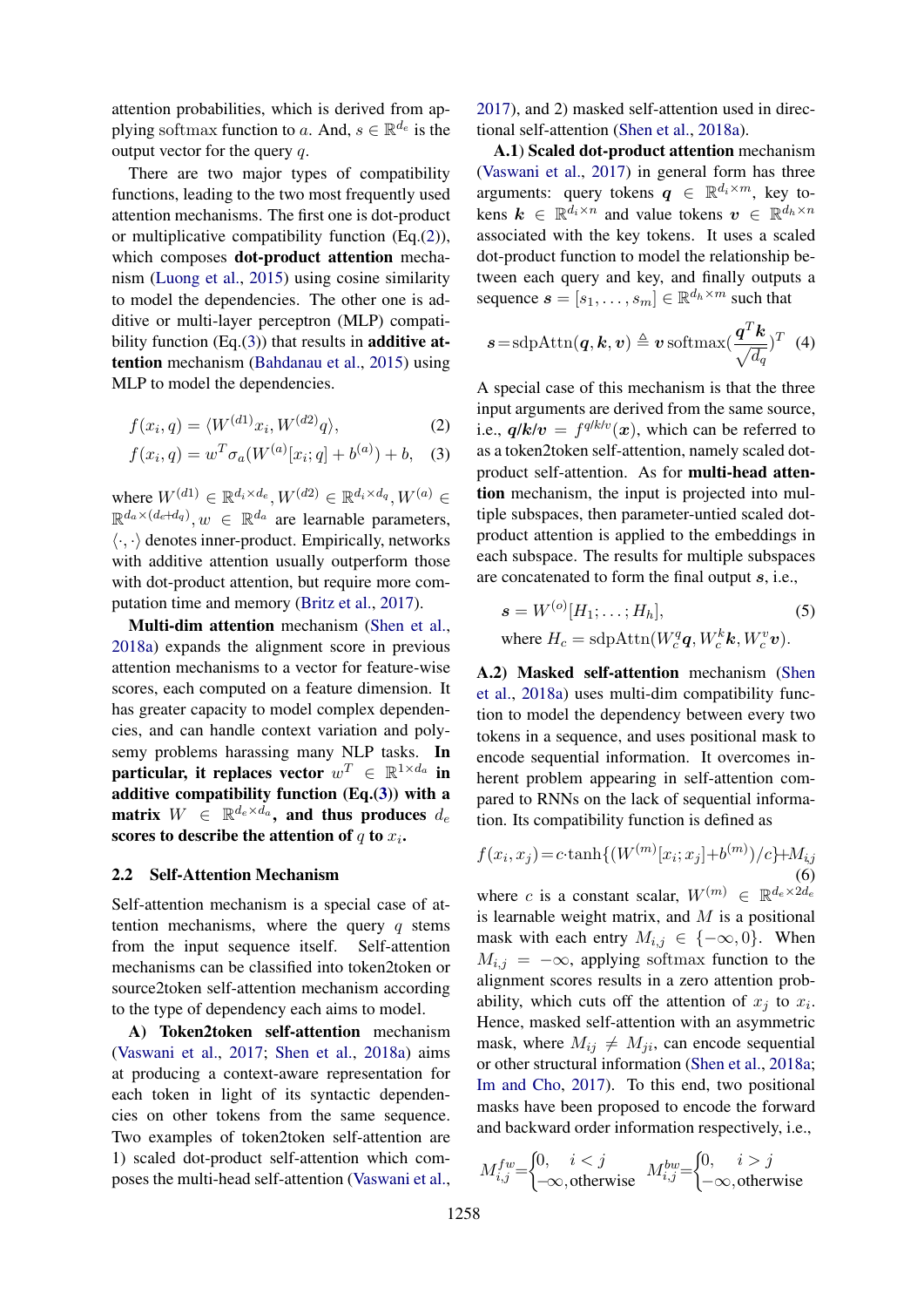Furthermore, directional self-attention (DiSA) (Shen et al., 2018a) concatenates the features produced by masked self-attention mechanisms with the forward and backward positional masks (i.e.,  $M^{fw}$ ,  $M^{bw}$ ), leading to context-ware representations with bi-directional information encoded.

B) Source2token self-attention mechanism (Liu et al., 2016; Lin et al., 2017; Shen et al., 2018a) is designed for sentence embedding or sequence compression, which is based on the importance of each token  $x_i$  to the entire source sequence  $x$  for a specific task. Specifically, it removes the query  $q$  from the compatibility function  $f(x_i, q)$  when computing the alignment score. For example, the compatibility function of additive source2token self-attention mechanism is to simply remove q from Eq.(3).

## 3 Proposed Models

In this section, we firstly elaborate on tensorized self-attention (TSA) in Section 3.1, which captures both pairwise and global dependencies by combining the two types of self-attention mechanisms introduced in Section 2.2. Then, we extend TSA to multi-mask tensorized self-attention (MTSA) in Section 3.2 by applying different positional masks to TSA in multiple subspaces (multihead fashion). Lastly, in Section 3.3, we present an efficient computation scheme for MTSA without any high-rank tensor computation involved even if tensorized alignment scores are used.

#### 3.1 Tensorized Self-Attention (TSA)



Figure 2: Tensorized self-attention (TSA) Mechanism.

Tensorized self-attention (TSA), whose structure is illustrated in Figure 2, is a neural mechanism that can be trained to model both pairwise and global dependencies, while any previous self-attention mechanism only focuses on one type of dependencies. TSA models both types by combining the aforementioned token2token

and source2token self-attention mechanisms. This generates an  $n \times n \times d_h$  tensor containing the alignment scores between every two tokens on each feature dimension. These scores are then normalized and transformed into probability weights, which are used to sum all dependent tokens and then generate the contextual embedding for each input token. We will demonstrate later in Section 3.3 that only matrix rather than tensor operation is required when executing the procedures above.

To facilitate the elaboration of proposed models and keep the consistent notation with prior attention mechanisms, TSA first projects the input embeddings  $x$  into three spaces to represent the query, key and value tokens, respectively.

$$
q=W^{(t1)}x
$$
,  $k=W^{(t2)}x$ , and  $v=W^{(t3)}x$ , (7)

where  $W^{(t)}$ ,  $W^{(t)} \in \mathbb{R}^{d_i \times d_e}$  and  $W^{(t)} \in$  $\mathbb{R}^{d_h \times d_e}$  are learnable weights for projections.

TSA then integrates two kinds of compatibility functions from two self-attention mechanisms respectively. Firstly, the scaled dot-product selfattention is used to capture dependency between every two tokens. Dot-product operations are fast, and sufficient to model the pairwise dependency in most tasks. Its compatibility function is

$$
f^t(k_i, q_j) = \langle k_i, q_j \rangle / \sqrt{d_i}, \ \forall i, j \in [n], \quad (8)
$$

where  $\langle \cdot, \cdot \rangle$  is inner-product operation. Then, a multi-dim source2token self-attention mechanism is used to estimate the contribution of each token to the given task on each feature dimension. It aims at capturing the importance of each token to the entire input sequence w.r.t. the task, i.e., the global dependency. The multi-dim extension only linearly increases the memory and computation of source2token self-attention by a multiplicative factor  $d_h$ , but is essentially helpful to improve expressive capability in line with prior works (Shen et al., 2018a). Its compatibility function is

$$
f^{s}(k_i) = W^{(s2)} \sigma_m(W^{(s1)} k_i + b^{(s1)}) + b^{(s2)}, \tag{9}
$$

where  $\forall i \in [n], W^{(s_1)} \in \mathbb{R}^{d_a \times d_i}, W^{(s_2)} \in$  $\mathbb{R}^{d_h \times d_a}$  are the learnable weights, and  $\sigma_m(\cdot)$  is an activation function. The compatibility function used in TSA broadcasts the scalar alignment score  $f^t(k_i, q_j) \in \mathbb{R}$  computed by the token2token self-attention to all  $d<sub>h</sub>$  feature dimensions, and then adds them to the feature-wise score vector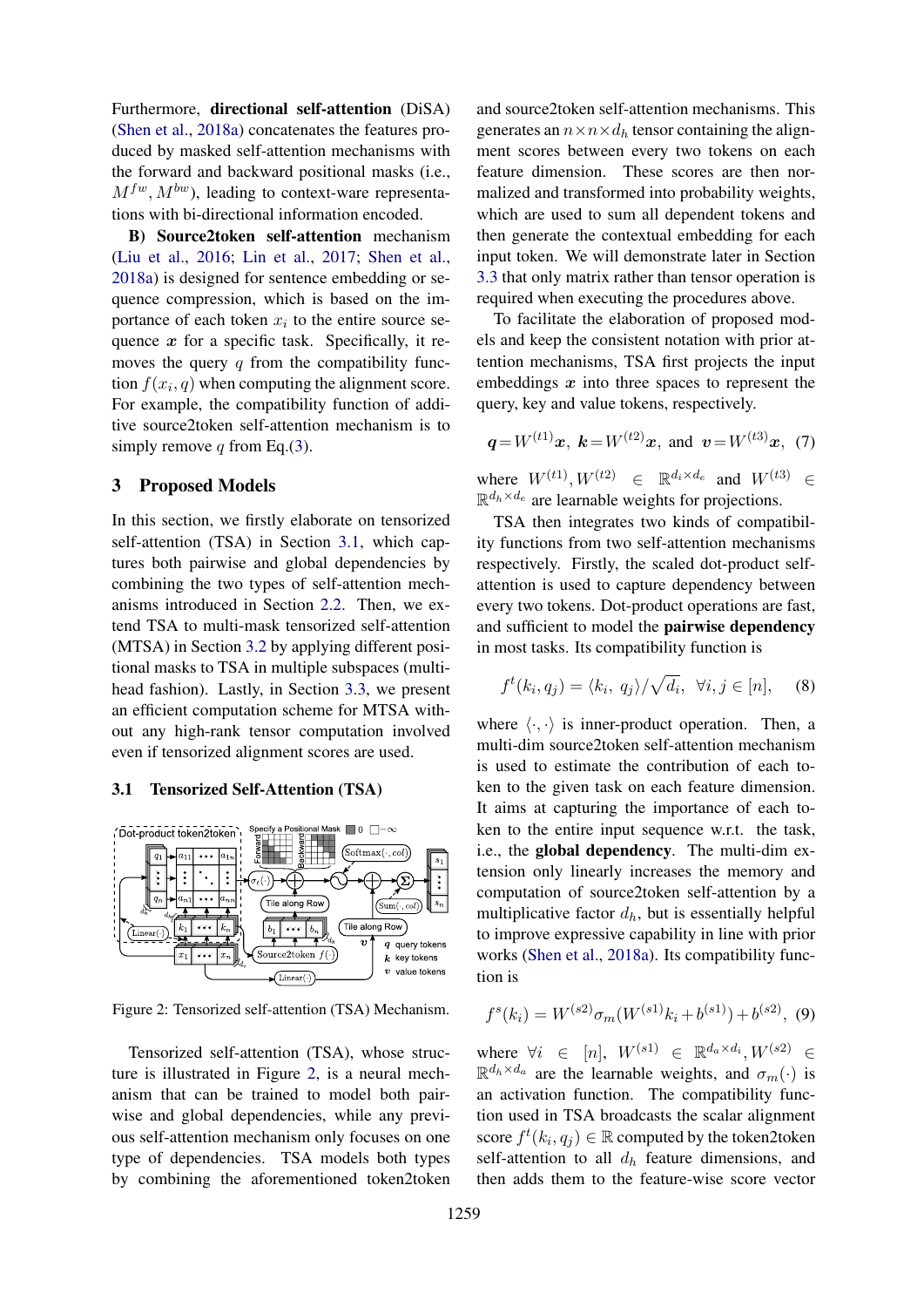$f^s(k_i) \in \mathbb{R}^{d_h}$  computed by the source2token selfattention. In addition, the positional masks from masked self-attention (in Section 2.2) are also integrated to encode sequential and structural information. These yield following compatibility function of TSA.

$$
\begin{aligned} \left[f^{tsa}(k_i, q_j)\right]_l &= \qquad (10) \\ \sigma_t\left(f^t(k_i, q_j)\right) + \sigma_s(\left[f^s(k_i)\right]_l) + M_{i,j}, \end{aligned}
$$

where  $\forall i, j \in [n], \forall l \in [d_h]$ .  $\sigma_t(\cdot)$  and  $\sigma_t(\cdot)$  are two scale functions. They control the way to combine two kinds of scores and their weights.

For each query token  $q_i$ , a softmax function is applied to the alignment scores  $[f^{tsa}(k_i, q_j)]_{i=1}^n$ on each feature dimension, resulting in a categorical distribution over all value tokens  $[v_i]_{i=1}^n$  based on corresponding key tokens  $[k_i]_{i=1}^n$ . The probability of token  $q_j$  attending to  $v_i$  on the  $l^{th}$  feature dimension (i.e.,  $z_l = i$ ) is

$$
p(z_l = i | \mathbf{k}, q_j) \triangleq [p_i^j]_l \triangleq \frac{e^{\left[f^{tsa}(k_i, q_j)\right]_l}}{\sum_{g=1}^n e^{\left[f^{tsa}(k_g, q_j)\right]_l}}, (11)
$$

where,  $\forall i, j \in [n], \forall l \in [d_h]$ . TSA outputs a contextual embedding for each input token on every feature dimension as the weighted sum of all the value token embeddings on that dimension, where the weights are provided by the probabilities in Eq.(11). It is the expectation of sampling a value token embeddings on each feature dimension according to the feature-wise probability distribution, i.e.,

$$
\mathbf{s} \triangleq [s_j]_{j=1}^n, \text{ where } (12)
$$

$$
s_j \triangleq \left[ \mathbb{E}_{i \sim p(z_l|\mathbf{k}, q_j)}([v_i]_l) \right]_{l=1}^{d_h} = \sum_{i=1}^n p_i^j \cdot v_i
$$

# 3.2 Multi-Mask Tensorized Self-Attention (MTSA) Mechanism

Rather than computing attention in the original input space, multi-head attention (Vaswani et al., 2017) projects the input sequence to multiple subspaces, applies attention to the projected embedding in each subspace, and concatenates their outputs at last. The computations associated with multiple heads can be completed in parallel. By using adequate heads, each with a lowdimensional subspace (i.e., the representation dimension for each head is updated by  $d_h \leftarrow d_h/h$ where  $h$  is the number of head), it reduces parameters and memory/computation cost and increases

diversity of the attention. In addition, to encode different kinds of sequential or structural information, multiple different positional masks (e.g., forward, backward and multi-length window) can be further applied to the multiple heads.

The memory-/time-efficiency and expressive power of TSA can be improved by using the combination of the multi-head and multi-mask techniques introduced above. By writing TSA mechanism as a function  $\text{TSA}(x, M)$  with input sequence  $x \in \mathbb{R}^{d_e \times n}$  and a positional mask  $M \in$  $\mathbb{R}^{n \times n}$ , and the output given by Eq.(12), multimask tensorized self-attention (MTSA) produces

$$
\mathbf{s} = W^{(o)}[H_1; \dots; H_h],
$$
  
where  $H_c = \text{TSA}^c(\mathbf{x}, M^c),$  (13)

where  $W^{(o)} \in \mathbb{R}^{h \cdot d_h \times h \cdot d_h}$ , *h* is the number of heads, TSA<sup>c</sup> denotes the  $c^{th}$  parameterindependent TSA block that produces a  $d_h$ -dim representation in the  $c^{th}$  subspace,  $M^c$  represents the positional mask applied to attention in the  $c^{th}$ subspace,  $[\cdot; \dots; \cdot]$  denotes a vertical concatenation operation, and  $s \in \mathbb{R}^{h \cdot d_h \times n}$  is the output of MTSA. In our experiments, we apply forward mask to half of the heads and apply backward mask to the other half to encode bi-directional order information of the input sequence.

#### 3.3 Computation-Optimized MTSA

#### Algorithm 1 Multi-Mask Tensorized Self-Attention

**Input:** input sequence  $\mathbf{x} \in \mathbb{R}^{d_e \times n}$ , head number h, subspace dimension  $d_h$ , positional masks  $\{M^c\}_{c=1}^h$ , and weights/biases:  ${W_c^{(t1)}, W_c^{(t2)} \in \mathbb{R}^{d_i \times d_e}, W_c^{(t3)} \in \mathbb{R}^{d_h \times d_e}, W_c^{(s1)} \in$  $\mathbb{R}^{d_a \times d_i}, W_c^{(s2)} \in \mathbb{R}^{d_h \times d_a}$ , and  $b_c^{(s1)}, b_c^{(s2)}\}_{c=1}^h$ , and  $W^{(o)}$ **Output:** contextual embeddings  $\mathbf{s} = [s_1, \ldots, s_n] \in \mathbb{R}^{h \cdot d_h \times n}$ 

1: for all  $c = 1, \ldots, h$  do  $\triangleright$  Computing h-head in parallel  $\bm{q^c},\ \bm{k^c},\ \bm{v^c}\leftarrow{W_c^{(t1)}}\bm{x},\ {W_c^{(t2)}}\bm{x},\ {W_c^{(t3)}}\bm{x}$ 

3:  $R_c \leftarrow \frac{(\mathbf{k}^c)^T \mathbf{q}^c}{\sqrt{d_h}} \rhd n \times n$  token2token attention scores

4: 
$$
S_c \leftarrow W_c^{(s2)} \sigma_m(W_c^{(s1)} \mathbf{k}^c + b_c^{(s1)}) + b_c^{(s2)}
$$
  
\n
$$
\Rightarrow d_h \times n \text{ scores of source2token attention}
$$

- $5:$  $c_e^R \leftarrow \exp(\sigma_t(R_c)) \cdot \exp(M^c)$
- $\triangleright$  Applying mask  $\hat{M}^c$  to token2token weights 6:  $E_c^S \leftarrow \exp(\sigma_s(S_c))$ ;  $E_c^X \leftarrow \boldsymbol{v^c} \cdot E_c^S$
- $\triangleright$  Applying source2token weights  $E_c^S$  to  $v^c$ 7:  $H_c \leftarrow E_c^X E_c^{\overline{R}} / E_c^S E_c^R$   $\triangleright$  Applying masked token2token weights  $E_c^R$  and normalizing
- 8: end for 9: **Return**  $s \leftarrow W^{(o)}[H_1; \ldots; H_h]$
- $\triangleright$  Vertical concatenation of the outputs from all h heads

As shown in Eq.(10) and Eq.(11), TSA or each head of MTSA needs to compute the attention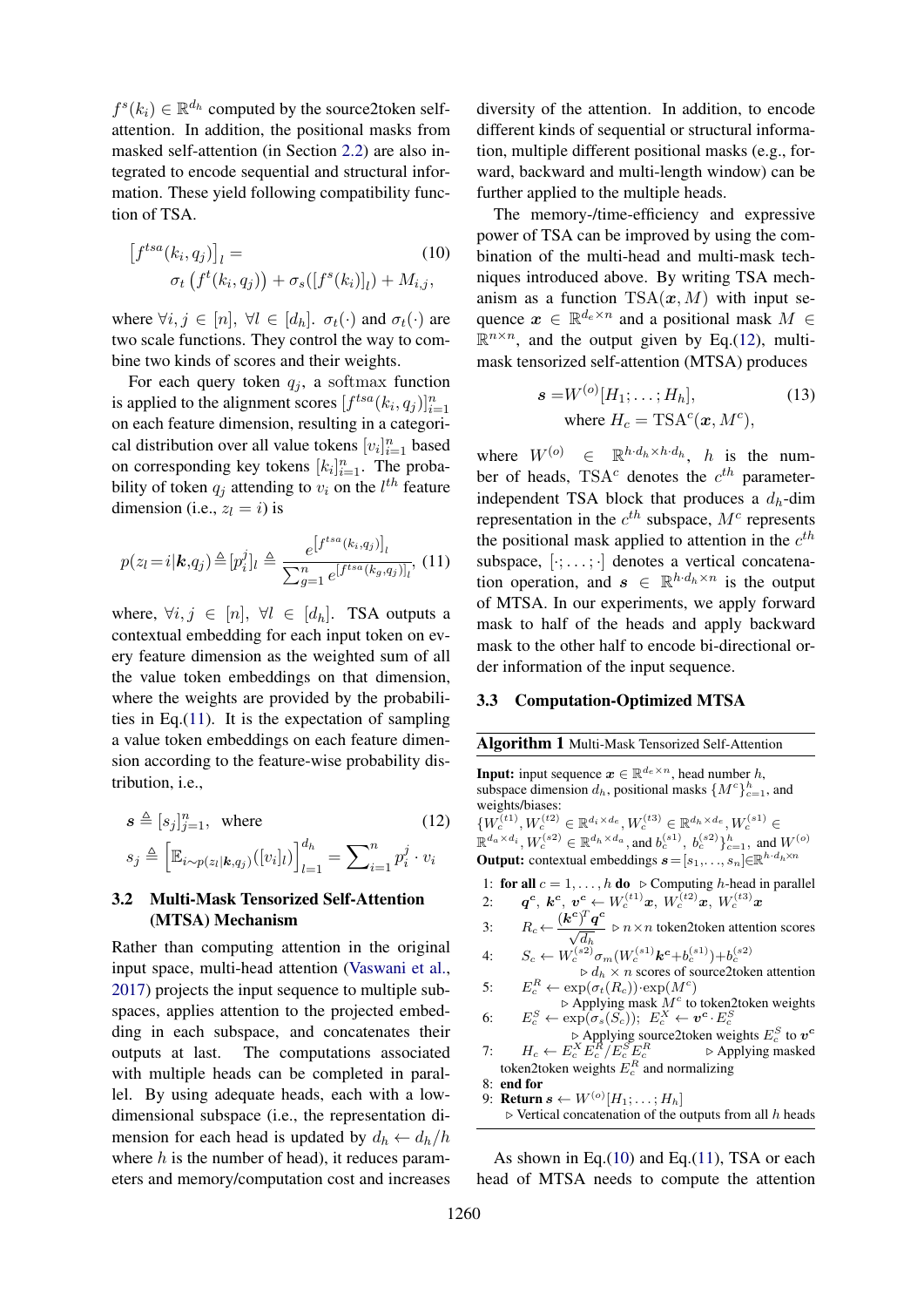scores and probabilities as  $n \times n \times d_h$  tensors. In accordance with multi-dim self-attention (Shen et al., 2018a), this makes TSA more expressively powerful and improves the final performance for sequence modeling, but terribly leads to memory explosion and computational bottleneck on long sequences with large n and  $d_h$ . Fortunately, in MTSA, it is possible to significantly reduce the demand on computations to matrix-only operations by exploring the computational structure.

A memory-optimized and highly-parallelizable computation scheme for MTSA is given in Algorithm 1. For each head, the score matrices of token2token and source2token are computed in steps 3 and 4 respectively. Then, we combine token2token scores with the positional mask to form a new mask in step 5, and compute the  $d_h \times n$ output embedding with the weighs from the multidim source2token self-attention in step 6. Finally, in step 7, we apply the new mask from step 5 to the weighted embedding from step 6 and complete the normalization. This procedure generates the exactly same output as Eq.(13)but no any tensor operation is incurred.

#### 4 Experiments

We compare MTSA with commonly-used context fusion baselines on several NLP tasks<sup>1</sup>. When addressing a sentence embedding problem, a multidim source2token self-attention is applied on the top of context fusion module to produce the sequence embedding. Codes are implemented in Python with Tensorflow and executed on a single NVIDIA GTX 1080Ti graphics card. In addition, data for both time cost and memory consumption are collected under Tensorflow-1.7 with CUDA9 and cuDNN7.

The context fusion baselines include 1) Bi-LSTM (Graves et al., 2013): 600D bi-directional LSTM consisting of 300D forward plus 300D backward LSTMs, 2) Bi-GRU (Chung et al., 2014): 600D bi-directional GRU, 3) Multi-CNN (Kim, 2014): three CNNs with 200D kernels to model 3/4/5-grams respectively, 4) Hrchy-CNN (Gehring et al., 2017): 3-layer 300D stacked CNN with kernel size 5, gated linear units (Dauphin et al., 2016) and residual connections (He et al., 2016), 5) Multi-head (Vaswani et al., 2017): 600D multi-head self-attention with 8 heads (75-

dim subspace per head) and positional embedding used by Vaswani et al. (2017), 6) DiSA (Shen et al., 2018a): 600D directional selfattention mechanism consisting of 300D forward and 300D backward masked self-attentions, and 7) Bi-BloSA (Shen et al., 2018c): 600D bidirectional block self-attention with intra-/interblock self-attention, aiming to reduce the time and space complexities of multi-dim self-attention by using hierarchical structure.

### 4.1 Natural Language Inference

Natural language inference (NLI) aims at speculating on the relationship between a premise and a corresponding hypothesis, where the relationship could be *entailment*, *neutral* or *contradiction*. In experiments, we first compare MTSA with other baselines on the Stanford Natural Language Inference (Bowman et al., 2015) (SNLI) dataset.

Following the method of applying *sentenceencoding* model to NLI given by Bowman et al. (2016), two parameter-tied sentenceencoding models are used to generate embeddings for premise and hypothesis, resulting in  $s^p$  and  $s^h$ respectively. The concatenation of  $s^p$ ,  $s^h$ ,  $s^p - s^h$ and  $s^p \odot s^h$  representing the relationship is passed into a 3-way neural classifier for final prediction.

The experimental results of the models from the official leaderboard, baselines, and MTSA are shown in Table 1. MTSA achieves state-of-theart performance with less time and memory cost. Compared to the methods from the leaderboard, MTSA outperforms RNN-based encoders (e.g., Residual stacked enc.), RNN+attention encoders (e.g., Deep Gated Attn.) and even parsing trees based encoders (e.g., Gumbel TreeLSTM enc.) by a large margin. Compared to the two competitive self-attention networks with complicated and expensive training computations, MTSA trained in end-to-end manner achieves the same state-of-theart performance by using much fewer parameters and less computational time.

Compared to baselines, MTSA is  $4 \sim 5 \times$  faster than RNN-based models and outperforms CNNbased models given a similar number of parameters and computation time. Moreover, compared to the dot-product self-attention (Multihead), MTSA costs similar time and memory but performs more expressively powerful selfattention, and thus achieves better performance. Furthermore, compared to the multi-dim self-

 $1$ Codes for Experiments are released at https:// github.com/taoshen58/mtsa.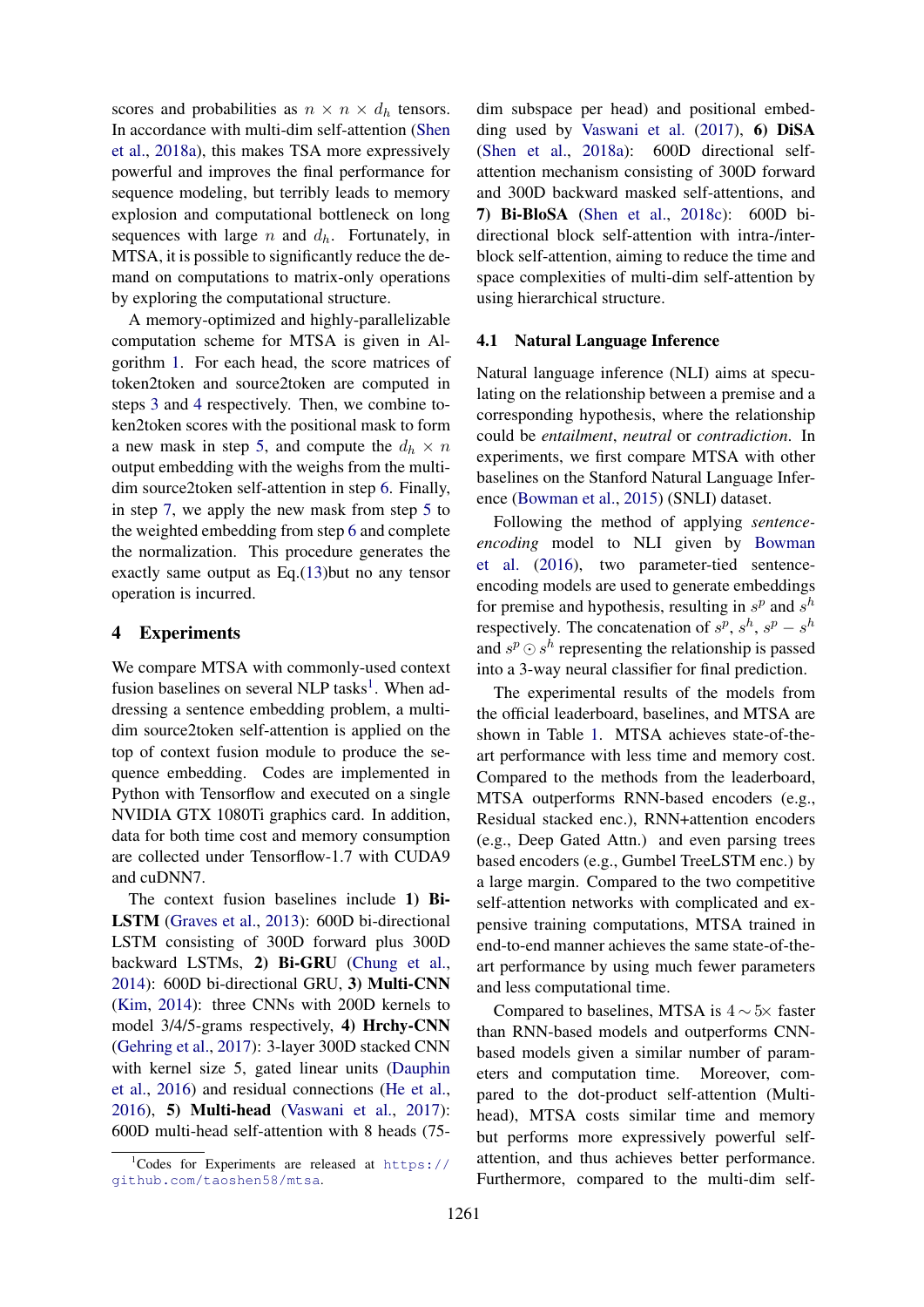| <b>Model</b>                                      | $ \boldsymbol{\theta} $ | Time/Epoch Inf. Time Memory Train Acc. Test Acc. |      |        |      |      |
|---------------------------------------------------|-------------------------|--------------------------------------------------|------|--------|------|------|
| 300D SPINN-PI encoders (Bowman et al., 2016)      | 3.7 <sub>m</sub>        |                                                  |      |        | 89.2 | 83.2 |
| 600D Bi-LSTM encoders (Liu et al., 2016)          | 2.0 <sub>m</sub>        |                                                  |      |        | 86.4 | 83.3 |
| 600D Bi-LSTM enc.+intra-attn (Liu et al., 2016)   | 2.8 <sub>m</sub>        |                                                  |      |        | 84.5 | 84.2 |
| 600D Deep Gated Attn. (Chen et al., 2017)         | 11.6m                   |                                                  |      |        | 90.5 | 85.5 |
| 600D Gumbel TreeLSTM enc. (Choi et al., 2018)     | 10.0 <sub>m</sub>       |                                                  |      |        | 93.1 | 86.0 |
| 600D Residual stacked enc. (Nie and Bansal, 2017) | 29.0 <sub>m</sub>       |                                                  |      |        | 91.0 | 86.0 |
| 300D Reinforced SAN (Shen et al., 2018b)          | 3.1 <sub>m</sub>        | 404 <sub>s</sub>                                 |      |        | 92.6 | 86.3 |
| Distance-based SAN (Im and Cho, 2017)             | 4.7 <sub>m</sub>        | 416s                                             |      |        | 89.6 | 86.3 |
| Bi-LSTM (Graves et al., 2013)                     | 2.9 <sub>m</sub>        | 854s                                             | 9.1s | 942MB  | 90.4 | 85.0 |
| Bi-GRU (Chung et al., 2014)                       | 2.5m                    | 850s                                             | 9.4s | 810MB  | 91.9 | 84.9 |
| Multi-CNN (Kim, 2014)                             | 1.4 <sub>m</sub>        | 137s                                             | 1.4s | 208MB  | 89.3 | 83.2 |
| Hrchy-CNN (Gehring et al., 2017)                  | 3.4 <sub>m</sub>        | 195s                                             | 1.8s | 309MB  | 91.3 | 83.9 |
| Multi-head (Vaswani et al., 2017)                 | 2.0 <sub>m</sub>        | 179s                                             | 1.5s | 466MB  | 89.6 | 84.2 |
| $DiSA$ (Shen et al., 2018a)                       | 2.3 <sub>m</sub>        | 390s                                             | 5.2s | 6682MB | 91.1 | 85.6 |
| Bi-BloSA (Shen et al., 2018c)                     | 4.1 <sub>m</sub>        | 303 <sub>s</sub>                                 | 3.2s | 1600MB | 91.6 | 85.8 |
| <b>MTSA</b>                                       | 2.9 <sub>m</sub>        | 180s                                             | 1.6s | 558MB  | 91.8 | 86.3 |

Table 1: Experimental results for different methods with comparative parameter number on SNLI.  $|\theta|$ : the number of parameters (excluding word embedding part); Time/Epoch: averaged training time per epoch with batch size 128; Inf. Time: averaged dev inference time with batch size 128; Memory: memory load on synthetic data of sequence length 64 and batch size 64 with back-propagation considered; Train Acc. and Test Acc.: the accuracies on training/test sets. All state-of-the-art methods in leaderboard are listed in Table 1&2 up to Sep. 2018.

| Model                              |      | <b>SNLI</b> | <b>MultiNLI</b> |                     |  |  |
|------------------------------------|------|-------------|-----------------|---------------------|--|--|
|                                    | Dev  |             |                 | Test Match Mismatch |  |  |
| BiLSTM w/ Shortcut <sup>a</sup>    |      | 86.0        | 74.6            | 73.6                |  |  |
| BiLSTM w/ Gen-Pooling <sup>b</sup> |      | 86.6        | 73.8            | 74.0                |  |  |
| HBMP <sup>c</sup>                  |      | 86.6        | 73.7            | 73.0                |  |  |
| Transfer + Multi-Head              | 86.9 | 86.6        | 76.3            | 75.7                |  |  |
| Transfer + MTSA                    |      | 87.2 86.9   | 76.7            | 76.4                |  |  |

Table 2: Experimental results on *sentence-encoding* based SNLI and MultiNLI benchmark tasks. "*Transfer*" denotes pretrained language model on large corpus for transfer learning, which detailed by Radford et al. (2018). References:  $a(Nie$  and Bansal, 2017),  $<sup>b</sup>$ (Chen et al., 2018), <sup>c</sup>(Talman et al., 2018).</sup>

attention (DiSA and Bi-BloSA), MTSA uses much less memory and time but even produces much better prediction quality.

In addition, to further improve the state-ofthe-art performance, in contrast to training from scratch, a language model built on the Transformer (Vaswani et al., 2017) unsupervisedly pretrained on large English corpus (detailed by Radford et al. (2018)) is transfered for the baseline and proposed models for *sentence-encoding* based NLI tasks. As shown in Table 2, MTSA integrated with pretrained language model can achieve new stateof-the-art accuracy on both SNLI and Multi-Genre Natural Language Inference (MultiNLI) (Williams et al., 2017) 2 among all *sentence-encoding* mod-

| Model                          | $\theta$ l       | Inf. Time Test Acc. |              |
|--------------------------------|------------------|---------------------|--------------|
| MTSA                           | 2.9 <sub>m</sub> | 1.6                 | 86.3         |
| MTSA w/o fw&bw masks           | 2.9 <sub>m</sub> | 1.6                 | $85.3(-1.0)$ |
| MTSA w/o token2token           | 2.5m             | 1.5                 | $85.8(-0.5)$ |
| MTSA w/o source2token          | 2.5m             | 1.4                 | $84.9(-1.4)$ |
| MTSA w/o proposed modules 1.8m |                  | 1.1                 | $84.3(-2.0)$ |

Table 3: An ablation study of MTSA on SNLI.

els.

An ablation study of MTSA is shown in Table 3 to verify the capability of its each part in context fusion. The results show that token2token (modeling pairwise dependency), source2token (modeling global dependency), and positional masks (encoding sequential information) all contribute important information to sequence modeling, and the contributions are complementary.

## 4.2 Semantic Role Labeling

To verify the capability of MTSA in generating context-aware representation of each token, we compare it with baselines on semantic role labeling (SRL) task, which aims to tag each token from an input sequence with a label for its semantic role. Particularly, given a sentence, the goal of SRL is to identify the arguments of each target verb into semantic roles, which can benefit many downstream NLP tasks. SRL has two steps:

<sup>&</sup>lt;sup>2</sup>All test results are Evaluated on Kaggle official

websites: https://www.kaggle.com/c/multinli-matchedopen-evaluation and https://www.kaggle.com/c/multinlimismatched-open-evaluation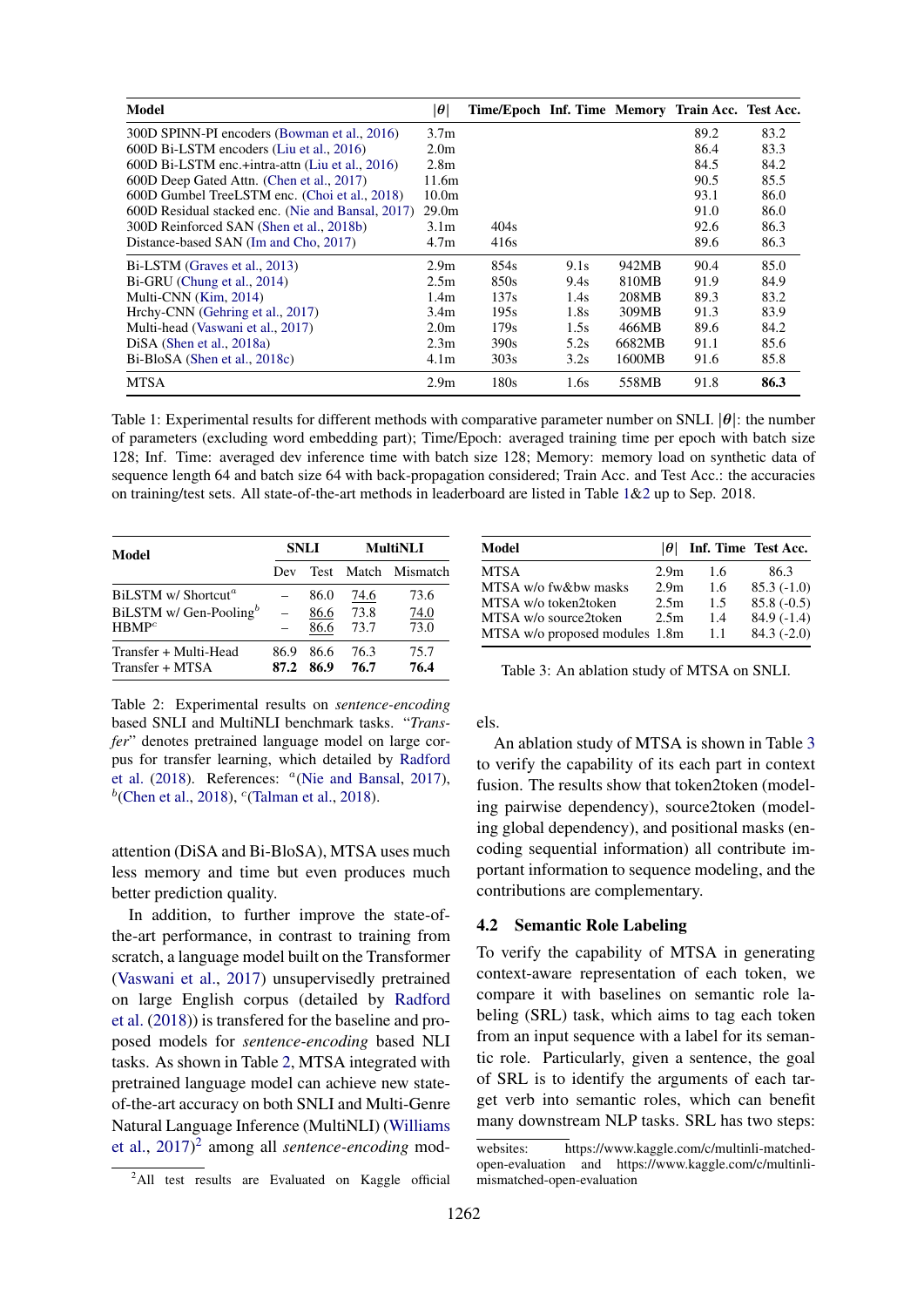| <b>Models</b>                              | <b>Training</b> |      | <b>Development</b> |           |                          | WSJ Test |                          |      | <b>Brown Test</b> |      |                          |       |                          |
|--------------------------------------------|-----------------|------|--------------------|-----------|--------------------------|----------|--------------------------|------|-------------------|------|--------------------------|-------|--------------------------|
|                                            | Time            | P    | R                  |           | F1 Comp. P               |          | R                        |      | F1 Comp. P        |      | R                        | F1    | Comp.                    |
| Täckström et al. (2015)                    |                 |      | 81.2 76.2 78.6     |           | 54.4                     |          | 82.3 77.6 79.9           |      | 56.0              |      | 74.3 68.6 71.3           |       | 39.8                     |
| Zhou and $Xu(2015)$                        |                 |      | 79.7 79.4          | 79.6      | $\overline{\phantom{0}}$ | 82.9     | 82.8 82.8                |      |                   |      | 70.7 68.2 69.4           |       |                          |
| He et al. (2017)                           |                 | 81.6 |                    | 81.6 81.6 | 62.3                     | 83.1     | 83.0                     | 83.1 | 64.3              | 72.8 | 71.4                     | 72.1  | 44.8                     |
| He et al. $(2018)$                         |                 |      |                    |           |                          |          | $\overline{\phantom{0}}$ | 83.9 |                   |      | $\overline{\phantom{a}}$ | 73.7  | $\overline{\phantom{a}}$ |
| Strubell et al. (2018)                     |                 |      |                    |           |                          |          | 84.7 84.2 84.5           |      |                   |      | 73.9 72.4 73.1           |       | $\overline{\phantom{a}}$ |
| Bi-LSTM (Graves et al., 2013)              | 72h             |      | 81.8 83.4          | -82.6     | 63.3                     | 83.0     | 84.0                     | 83.5 | 64.6              | 72.3 | 72.8                     | -72.5 | 46.8                     |
| Multi-CNN (Kim, 2014)                      | 19h             |      | 75.2.79.6          | 77.3      | 53.6                     | 77.3     | 80.9                     | 79.0 | 55.5              |      | 68.3 70.3                | 69.3  | 41.9                     |
| Multi-head <sup>*</sup> (Tan et al., 2017) | 20 <sub>h</sub> |      | 82.6 83.6 83.1     |           | 65.2                     |          | 84.5 85.2 84.8           |      | 66.4              |      | 73.5 74.6 74.1           |       | 48.4                     |
| <b>MTSA</b>                                | 20h             | 82.8 | -84.4              | -83.6     | 65.4                     |          | 84.2 85.3 84.8           |      | 67.0              |      | 74.3 74.6 74.5           |       | 49.1                     |

Table 4: Experimental Results of SRL for single models on CoNLL-05 with gold predicates. <sup>∗</sup>Multi-head baseline is equivalent to the model in Tan et al. (2017). For fair comparisons, first, we use the hyper-parameters provided by Tan et al. (2017) instead of tuning them; second, all listed models are independent of external linguistics information, e.g., PoS, dependency parsing.

| Model                     | CR   | <b>MPOA</b> | <b>SUBJ</b> | <b>TREC</b>                                     | SST-5 |
|---------------------------|------|-------------|-------------|-------------------------------------------------|-------|
| $c$ BoW <sup>a</sup>      | 79.9 | 86.4        | 91.3        | 87.3                                            |       |
| Skip-thought <sup>b</sup> | 81.3 | 87.5        | 93.6        | 92.2                                            |       |
| DCNN <sup>c</sup>         |      |             |             | 93.0                                            | 48.5  |
| $SRIJ^d$                  |      |             |             | 84.8(1.3)89.7(1.1)93.4(0.8)93.9(0.6)            |       |
| $CNNs^d$                  |      |             |             | 82.2(.2) 88.8(1.2)92.9(0.7)93.2(0.5)            |       |
| <b>Bi-LSTM</b>            |      |             |             | 84.6(1.6)90.2(0.9)94.7(0.7)94.4(0.3)49.9(0.8)   |       |
| Multi-head                |      |             |             | 82.6(1.9)89.8(1.2)94.0(0.8)93.4(0.4)48.2(0.6)   |       |
| DiSA                      |      |             |             | 84.8(2.0)90.1(0.4)94.2(0.6)94.2(0.1)51.0(0.7)   |       |
| Bi-BloSA                  |      |             |             | 84.8(0.9)90.4(0.8)94.5(0.5)94.8(0.2)50.6(0.5)   |       |
| <b>MTSA</b>               |      |             |             | $84.9(2.4)90.5(0.6)94.5(0.6)95.3(0.3)51.3(0.7)$ |       |

Table 5: Experimental results on five sentence classification benchmarks. References: <sup>a</sup>(Mikolov et al., 2013),  $\frac{b}{k}$ (Kiros et al., 2015), <sup>c</sup>(Kalchbrenner et al., 2014),  $^d$ (Lei and Zhang, 2017).

1) assigning either a semantic argument or nonargument to a given predicate and 2) labeling a specific semantic role for the identified argument.

We follow the experimental setup in Tan et al. (2017), where the SRL task is treated as a BIO tagging problem. Tan et al. (2017) designed a deep attentive neural net by stacking multi-head self-attention, named as deepatt, to perform context fusion, whose output is then passed to a neural classifier to make the final decision. The results achieved by previous methods, baselines, and MTSA are shown in Table 4, which demonstrates that MTSA achieves new state-of-the-art performance on the CoNLL-05 dataset by costing similar training time as CNN and multi-head selfattention baselines.

# 4.3 Sentence Classifications

The goal of sentence classification is to predict the correct label for a sentence in various scenarios.

We evaluate the models on five sentence classification benchmarks for different NLP tasks, which include 1) CR (Hu and Liu, 2004): customer reviews of various products to predict whether the review is positive or negative, 2) MPQA (Wiebe et al., 2005): an opinion polarity detection subtask of the MPQA dataset, 3) SUBJ (Pang and Lee, 2004): subjectivity dataset where a label indicates whether a sentence is subjective or objective, 4) TREC (Li and Roth, 2002): question-type classification dataset which classifies the question sentences into six classes, 5) SST-5 (Socher et al., 2013): the Stanford Sentiment Treebank dataset with five sentiment labels. The reported accuracies for CR, MPQA, and SUBJ are the mean of 10-fold cross validation. The accuracies for TREC are the mean of five runs on the dev set, and the accuracies for SST-5 are the mean of five runs on the test set. All standard deviations are shown in parentheses.

The prediction accuracies achieved on these five benchmarks are shown in Table 5. MTSA achieves the best prediction accuracy on CR, MPQA, TREC and SST-5 benchmarks with better time efficiency and a lower memory load.

## 4.4 Machine Translation

We also evaluate proposed model on WMT 2014 English-German translation task for exhaustive comparisons with multi-head attention. We replace multi-head self-attention modules in the encoder of official Transformer implementation with MTSA module and do not tune the hyperparameters. Although our computation resources is limited, we use two training setups and also introduce *t*-test to ensure that MTSA consistently outperforms multi-head self-attention in Transformer.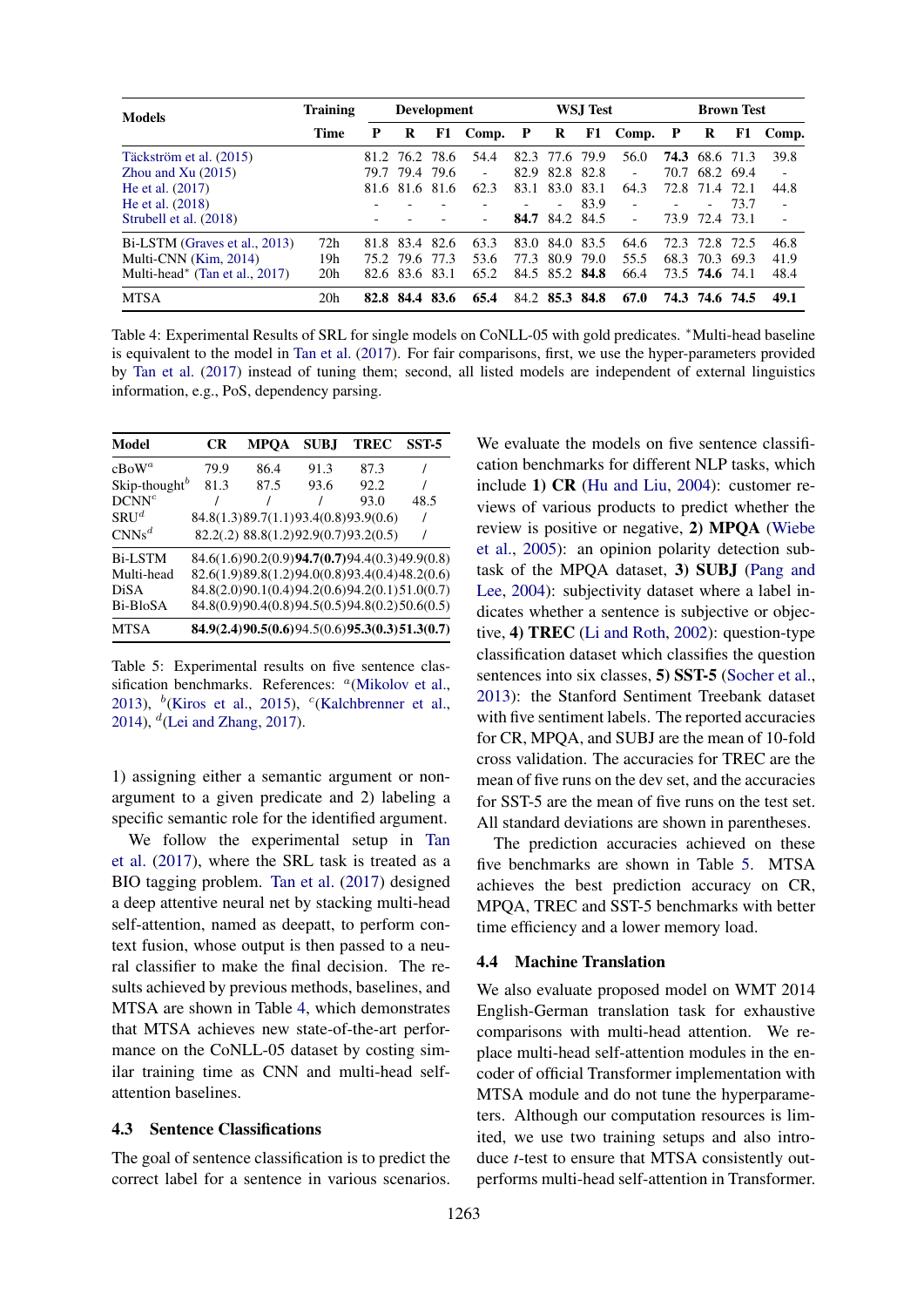| Model  | <b>Multi-head (Transformer)</b>  | MTSA   |  |  |  |  |
|--------|----------------------------------|--------|--|--|--|--|
| Param# | 61.38M                           | 61.58M |  |  |  |  |
| Setup1 | 23.64                            | 24.09  |  |  |  |  |
|        | $p$ -value: 0.001 (6 runs)       |        |  |  |  |  |
| Setup2 | 26.98                            | 27.21  |  |  |  |  |
|        | <i>p-value:</i> $0.080$ (3 runs) |        |  |  |  |  |

Table 6: Results for the Transformer with either multihead self-attention or proposed MTSA. The reported BLEU values for Setup 1 and 2 are the mean of 5 and 3 runs respectively.

For Setup1, we use default hyperparameter set of *transformer base single gpu* provided by official implementation with  $1 \times P100$ , batch size of 2048 and training step of 250K, and report BLEU value for the last checkpoint. For Setup2, we use the hyperparameter set of *transformer base* with the modification of 1) using  $4 \times$  instead of  $8 \times$  P100, 2) increasing batch size from 4096 to 6144 per GPU, and 3) using training step of 133K.

As shown in Table 6, with small p-value for both training setup 1 and 2, the encoder with MTSA significantly outperforms that with multi-head self-attention, which demonstrates that multi-dim based MTSA modeling both pairwise and global dependencies is more expressive than dot-product based multi-head self-attention. Although the results do not improve state-of-the-art BLEU value of machine translation task, the purpose of this experiment to verify the effectiveness of MTSA in contrast to dot-product based multi-head selfattention is accomplished.

# 5 Conclusion

In conclusion, MTSA is highly parallelizable with more expressive power since it efficiently captures the pairwise dependency at token level, but delicately models the global dependency at feature level, and distributes computations to multiple heads, each equipped with a distinct positional mask. These lead to a sweet spot of the trade-off between performance and efficiency, and make MTSA as memory-efficient as CNN and scalable to long sequences but outperform previous (and even multi-dim) self-attention mechanisms in terms of prediction quality. The experiments conducted on nine NLP tasks verify that the MTSA can reach state-of-the-art performance with appealing efficiency.

## Acknowledgments

This research was funded by the Australian Government through the Australian Research Council (ARC) under grants 1) LP160100630 partnership with Australia Government Department of Health and 2) LP150100671 partnership with Australia Research Alliance for Children and Youth (ARACY) and Global Business College Australia (GBCA). We also acknowledge the support of NVIDIA Corporation and MakeMagic Australia with the donation of GPUs.

## References

- Dzmitry Bahdanau, Kyunghyun Cho, and Yoshua Bengio. 2015. Neural machine translation by jointly learning to align and translate. In *ICLR*.
- Samuel R Bowman, Gabor Angeli, Christopher Potts, and Christopher D Manning. 2015. A large annotated corpus for learning natural language inference. In *EMNLP*.
- Samuel R Bowman, Jon Gauthier, Abhinav Rastogi, Raghav Gupta, Christopher D Manning, and Christopher Potts. 2016. A fast unified model for parsing and sentence understanding. In *ACL*.
- Denny Britz, Anna Goldie, Thang Luong, and Quoc Le. 2017. Massive exploration of neural machine translation architectures. *arXiv preprint arXiv:1703.03906*.
- Qian Chen, Zhen-Hua Ling, and Xiaodan Zhu. 2018. Enhancing sentence embedding with generalized pooling. *arXiv preprint arXiv:1806.09828*.
- Qian Chen, Xiaodan Zhu, Zhen-Hua Ling, Si Wei, Hui Jiang, and Diana Inkpen. 2017. Recurrent neural network-based sentence encoder with gated attention for natural language inference. In *RepEval@ EMNLP*.
- Jihun Choi, Kang Min Yoo, and Sang goo Lee. 2018. Learning to compose task-specific tree structures. In *AAAI*.
- Junyoung Chung, Caglar Gulcehre, KyungHyun Cho, and Yoshua Bengio. 2014. Empirical evaluation of gated recurrent neural networks on sequence modeling. In *NIPS*.
- Yann N Dauphin, Angela Fan, Michael Auli, and David Grangier. 2016. Language modeling with gated convolutional networks. *arXiv preprint arXiv:1612.08083*.
- Jonas Gehring, Michael Auli, David Grangier, Denis Yarats, and Yann N Dauphin. 2017. Convolutional sequence to sequence learning. *arXiv preprint arXiv:1705.03122*.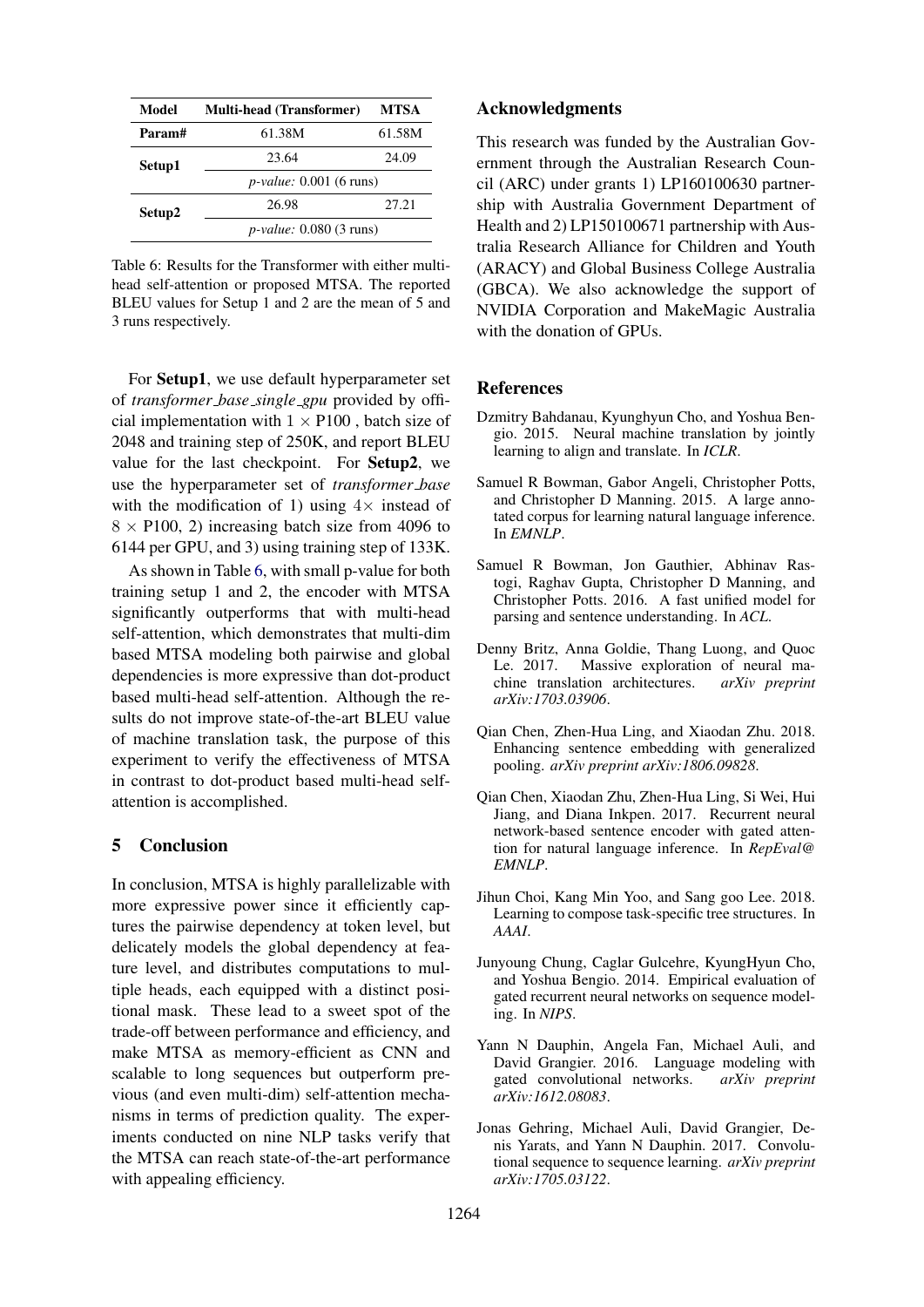- Alex Graves, Navdeep Jaitly, and Abdel-rahman Mohamed. 2013. Hybrid speech recognition with deep bidirectional lstm. In *Automatic Speech Recognition and Understanding (ASRU), 2013 IEEE Workshop on*, pages 273–278. IEEE.
- Kaiming He, Xiangyu Zhang, Shaoqing Ren, and Jian Sun. 2016. Deep residual learning for image recognition. In *CVPR*.
- Luheng He, Kenton Lee, Omer Levy, and Luke Zettlemoyer. 2018. Jointly predicting predicates and arguments in neural semantic role labeling. In *ACL*.
- Luheng He, Kenton Lee, Mike Lewis, and Luke Zettlemoyer. 2017. Deep semantic role labeling: What works and what?s next. In *ACL*.
- Minghao Hu, Yuxing Peng, and Xipeng Qiu. 2017. Reinforced mnemonic reader for machine comprehension. *CoRR, abs/1705.02798*.
- Minqing Hu and Bing Liu. 2004. Mining and summarizing customer reviews. In *SIGKDD*.
- Jinbae Im and Sungzoon Cho. 2017. Distance-based self-attention network for natural language inference. *arXiv preprint arXiv:1712.02047*.
- Nal Kalchbrenner, Edward Grefenstette, and Phil Blunsom. 2014. A convolutional neural network for modelling sentences. *arXiv preprint arXiv:1404.2188*.
- Yoon Kim. 2014. Convolutional neural networks for sentence classification. In *EMNLP*.
- Ryan Kiros, Yukun Zhu, Ruslan R Salakhutdinov, Richard Zemel, Raquel Urtasun, Antonio Torralba, and Sanja Fidler. 2015. Skip-thought vectors. In *NIPS*.
- Tao Lei and Yu Zhang. 2017. Training rnns as fast as cnns. *arXiv preprint arXiv:1709.02755*.
- Xin Li and Dan Roth. 2002. Learning question classifiers. In *ACL*.
- Zheng Li, Ying Wei, Yu Zhang, and Qiang Yang. 2018. Hierarchical attention transfer network for crossdomain sentiment classification. In *Thirty-Second AAAI Conference on Artificial Intelligence*.
- Zhouhan Lin, Minwei Feng, Cicero Nogueira dos Santos, Mo Yu, Bing Xiang, Bowen Zhou, and Yoshua Bengio. 2017. A structured self-attentive sentence embedding. In *ICLR*.
- Yang Liu, Chengjie Sun, Lei Lin, and Xiaolong Wang. 2016. Learning natural language inference using bidirectional lstm model and inner-attention. *arXiv preprint arXiv:1605.09090*.
- Minh-Thang Luong, Hieu Pham, and Christopher D Manning. 2015. Effective approaches to attentionbased neural machine translation. In *EMNLP*.
- Tomas Mikolov, Kai Chen, Greg Corrado, and Jeffrey Dean. 2013. Efficient estimation of word representations in vector space. *arXiv preprint arXiv:1301.3781*.
- Yixin Nie and Mohit Bansal. 2017. Shortcutstacked sentence encoders for multi-domain inference. *arXiv preprint arXiv:1708.02312*.
- Bo Pang and Lillian Lee. 2004. A sentimental education: Sentiment analysis using subjectivity summarization based on minimum cuts. In *ACL*.
- Alec Radford, Karthik Narasimhan, Tim Salimans, and Ilya Sutskever. 2018. Improving language understanding by generative pre-training. *OpenAI Research*.
- Minjoon Seo, Aniruddha Kembhavi, Ali Farhadi, and Hannaneh Hajishirzi. 2017. Bidirectional attention flow for machine comprehension. In *ICLR*.
- Tao Shen, Tianyi Zhou, Guodong Long, Jing Jiang, Shirui Pan, and Chengqi Zhang. 2018a. Disan: Directional self-attention network for rnn/cnn-free language understanding. In *AAAI*.
- Tao Shen, Tianyi Zhou, Guodong Long, Jing Jiang, Sen Wang, and Chengqi Zhang. 2018b. Reinforced self-attention network: a hybrid of hard and soft attention for sequence modeling. *arXiv preprint arXiv:1801.10296*.
- Tao Shen, Tianyi Zhou, Guodong Long, Jing Jiang, and Chengqi Zhang. 2018c. Bi-directional block selfattention for fast and memory-efficient sequence modeling. In *ICLR*.
- Richard Socher, Alex Perelygin, Jean Y Wu, Jason Chuang, Christopher D Manning, Andrew Y Ng, Christopher Potts, et al. 2013. Recursive deep models for semantic compositionality over a sentiment treebank. In *EMNLP*.
- Emma Strubell, Patrick Verga, Daniel Andor, David Weiss, and Andrew McCallum. 2018. Linguistically-informed self-attention for semantic role labeling. *arXiv preprint arXiv:1804.08199*.
- Oscar Täckström, Kuzman Ganchev, and Dipanjan Das. 2015. Efficient inference and structured learning for semantic role labeling. *Transactions of the Association for Computational Linguistics*, 3:29–41.
- Aarne Talman, Anssi Yli-Jyra, and Jorg Tiedemann. 2018. Natural language inference with hierarchical bilstm max pooling architecture. *arXiv preprint arXiv:1808.08762*.
- Zhixing Tan, Mingxuan Wang, Jun Xie, Yidong Chen, and Xiaodong Shi. 2017. Deep semantic role labeling with self-attention. *arXiv preprint arXiv:1712.01586*.